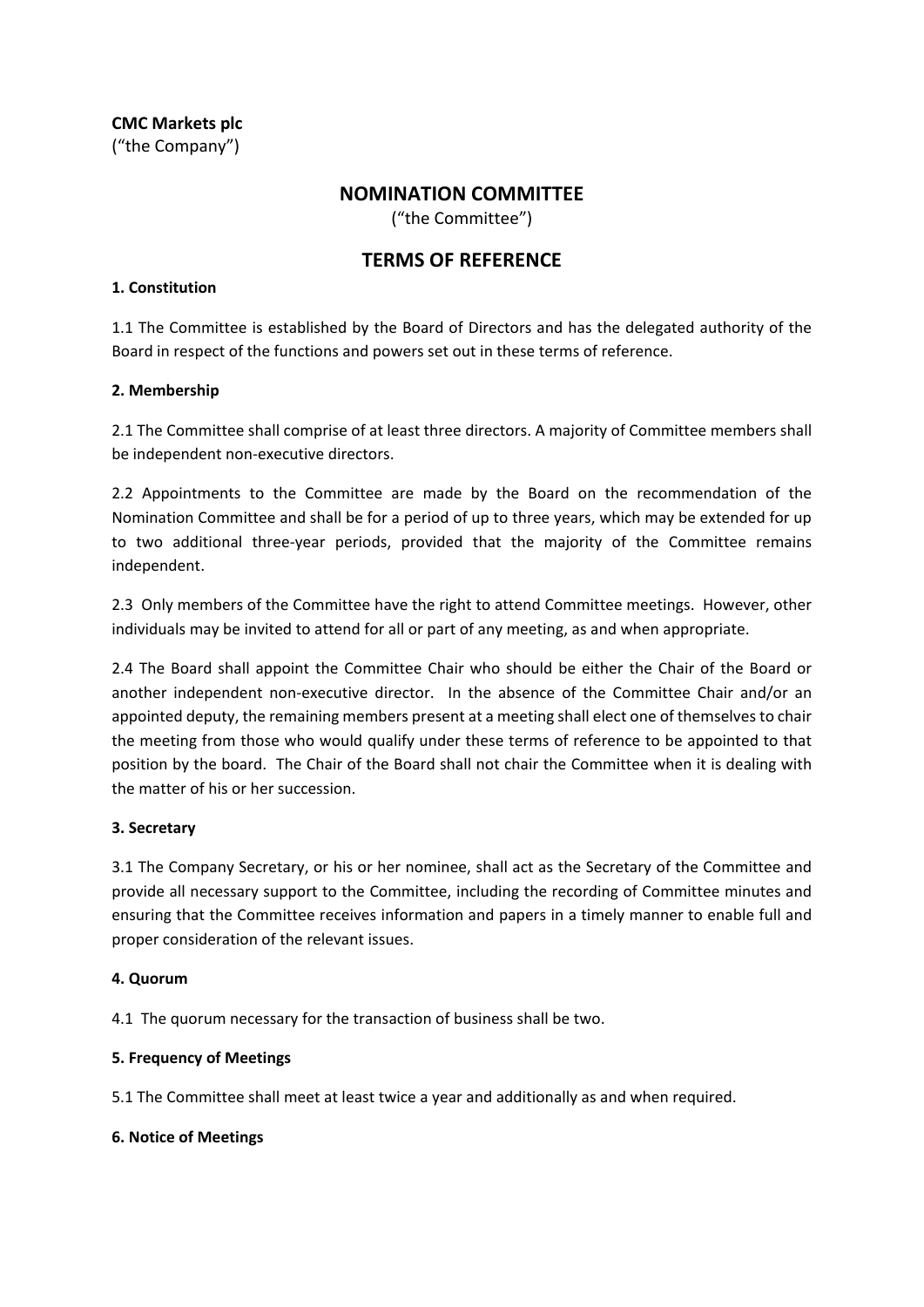6.1 Meetings of the Committee shall be called by the Secretary of the Committee at the request of the Committee Chair or any of its members.

6.2 Unless otherwise agreed, notice of each meeting confirming the venue, time and date, together with an agenda of items to be discussed, shall be forwarded to each member of the Committee and any other person required to attend no later than five working days before the date of the meeting. Supporting papers shall be sent to Committee members and to other attendees, as appropriate, at the same time.

## **7. Minutes of Meetings**

7.1 The Secretary shall minute proceedings and decisions of all Committee meetings, including recording the names of those present and in attendance.

7.2 Minutes of Committee meetings shall be agreed with the Committee Chair and circulated to all members of the Committee.

7.3 A resolution in writing and signed by all Committee members will be as effective as a resolution passed at a Committee meeting. Any written resolution shall be tabled and noted at the next meeting of the Committee.

## **8. Engagement with Shareholders**

8.1 The Committee Chair should attend the annual general meeting to answer any shareholder questions on the Committee's activities. In addition, the Committee Chair should seek engagement with shareholders on significant matters related to the Committee's areas of responsibility.

## **9. Duties**

9.1 The Committee shall carry out the following duties for the Company and its subsidiaries, including CMC Markets UK plc, (the "Group") as appropriate:

## **Composition of the Board and Senior Management**

9.1.1 Regularly review the structure, size and composition (including the skills, knowledge, experience and diversity) of the board and make recommendations to the board with regard to any changes.

9.1.2 Keep under review the leadership needs of the organisation, both executive (including senior management) and non-executive, with a view to ensuring the continued ability of the organisation to compete effectively in the marketplace.

## **Succession Planning**

9.1.3 Ensure plans are in place for orderly and emergency succession to board and senior management positions and oversee the development of a diverse pipeline for succession, taking into account the challenges and opportunities facing the company, and the skills and expertise needed in the future.

9.1.4 Make recommendations to the Board regarding any changes needed to the succession planning process if its periodic assessment indicates the desired outcomes have not been or might not be achieved.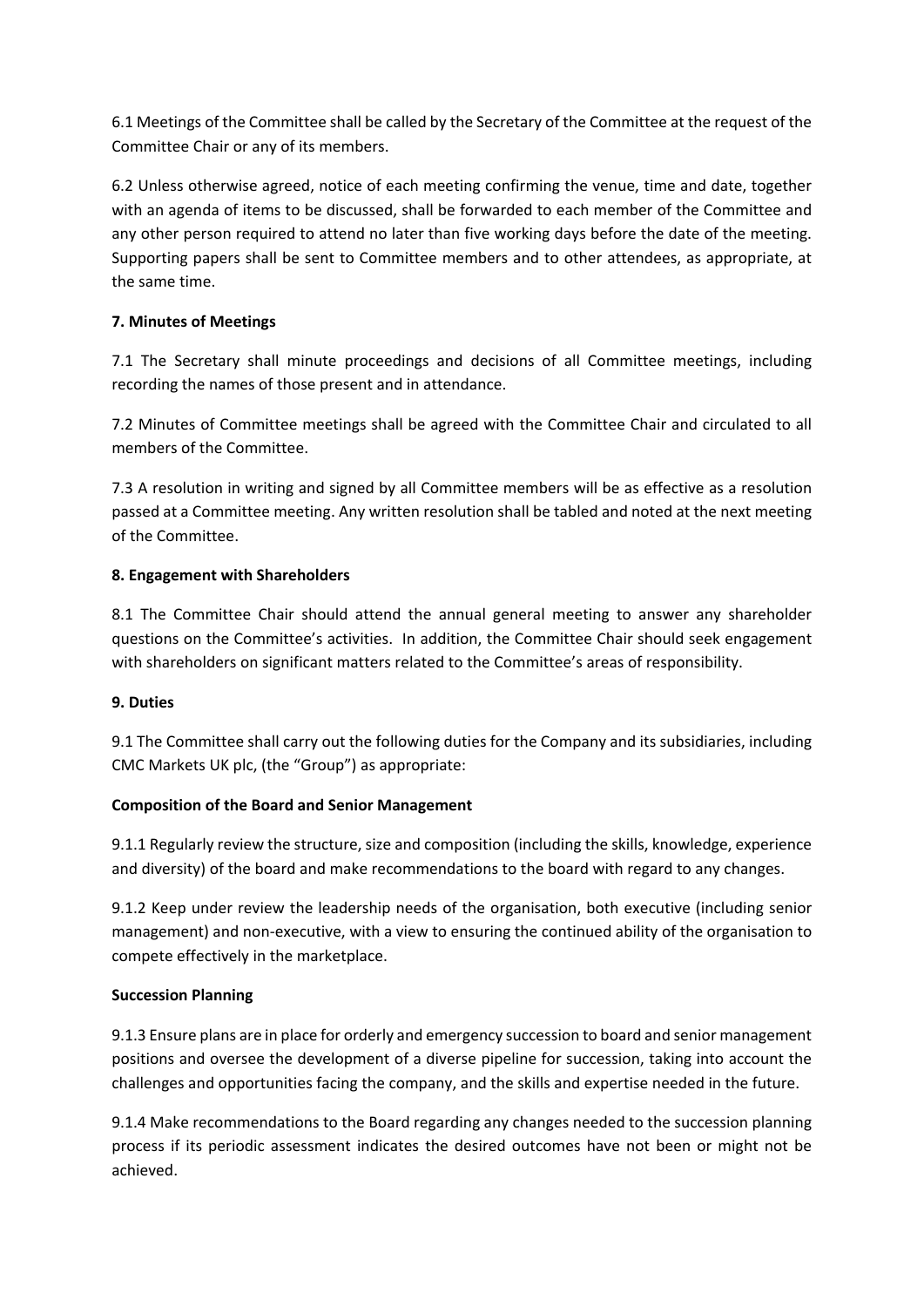9.1.5 Make recommendations to the Board regarding suitable candidates as new directors and succession for existing directors.

### **Appointments to the Board**

9.1.6 Be responsible for identifying and nominating for the approval of the Board, candidates to fill board vacancies as and when they arise.

9.1.7 Before any appointment is made by the Board, evaluate the balance of skills, knowledge and diversity on the Board and, in the light of this evaluation, prepare a description of the role and capabilities required for a particular appointment. In assisting to identify suitable candidates the Committee shall:

9.1.7.1 use any one or more considerations of a) open advertising b) the services of external search consultancy or c) introductions from others including from the Board of Directors, to facilitate the search;

9.1.7.2 consider candidates from a wide range of backgrounds; and

9.1.7.3 consider candidates on merit and against objective criteria, having due regard to the benefits of diversity on the board and taking care that appointees have enough time available to devote to the position.

9.1.8 Prior to the appointment of a director, require proposed appointees to disclose other significant commitments to the Board indicating the time involved. Any changes to those commitments should be reported to the Board as they arise with prior approval sought from the Chair.

9.1.9 Ensure that on appointment to the Board, Non-Executive Directors receive a formal letter of appointment that has been approved by the Committee and sets out clearly what is expected in terms of time commitment, committee service and involvement outside Board meetings.

## **Conflicts of Interest**

9.1.10 Prior to appointment, require proposed appointees to disclose any other business interests that may result in a conflict of interest. These must be authorised by the Board prior to appointment and any future business interests that could result in a conflict of interest must not be undertaken without prior authorisation of the Board.

## **Board Evaluation**

9.1.11 Agree the process for the annual board performance evaluation.

9.1.12 Review the results of the annual board performance evaluation process and report on the conclusions and recommendations to the Board.

9.1.13 Agree an action plan addressing the results of the board evaluation and monitor performance on a regular basis against the agreed plan.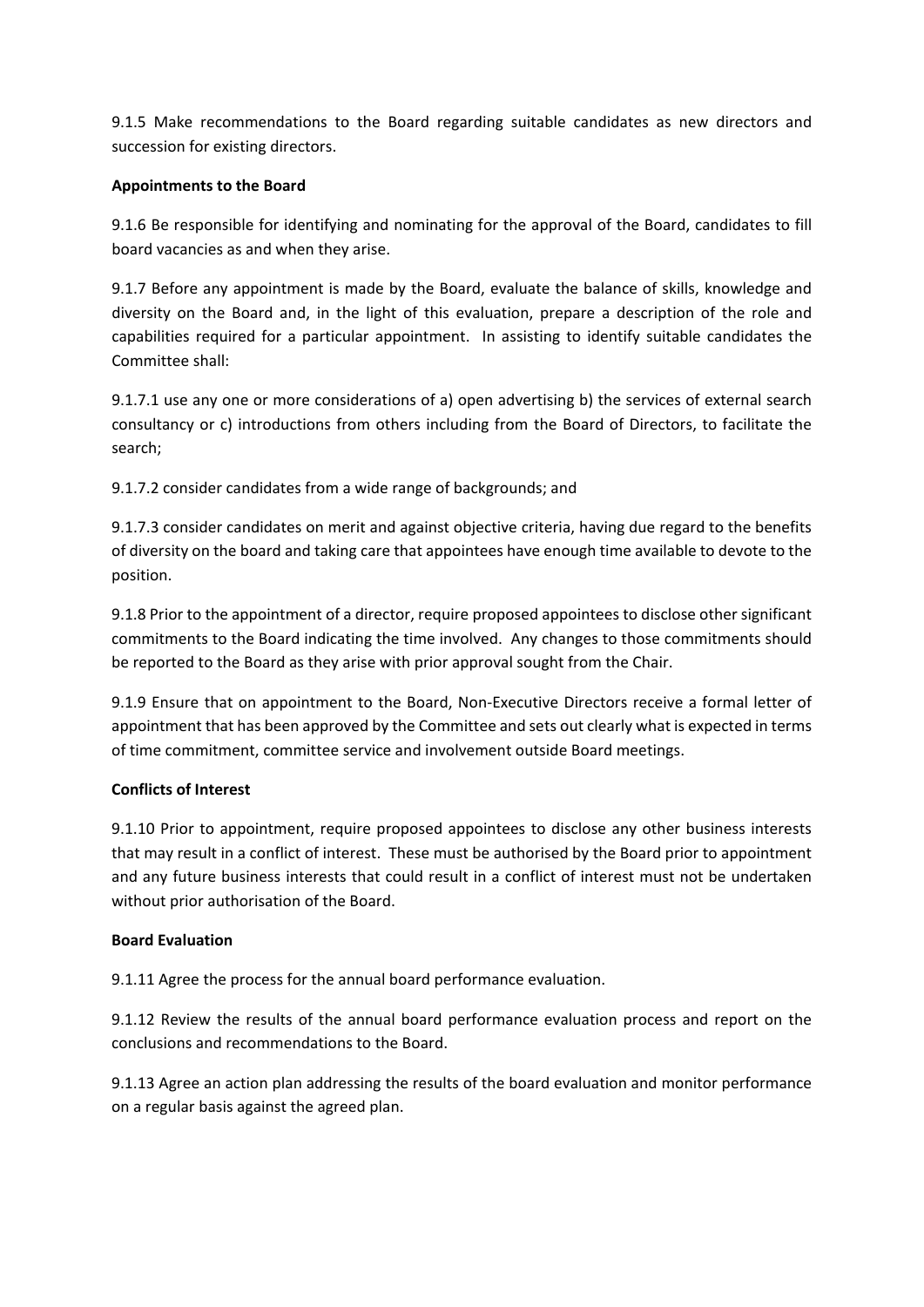9.1.14 Review annually the time required from the non-executive directors. Performance evaluation should be used to assess whether the non-executive directors are spending enough time to fulfil their duties.

9.1.15 Work and liaise as necessary with all other Board committees, ensuring the interaction between committees and with the Board is reviewed regularly.

### **People Strategy**

9.1.16 Review and make recommendations to the Board on the overall People Strategy for the Group, having due regard for the Group's environment, social and governance initiatives including:

9.1.16.1 Talent Management: review the Group's current and proposed initiatives regarding developing talent across the business and receive reports from HR on the Group's talent management programme;

9.1.16.2 Diversity and Inclusion: review the Group's current and proposed initiatives and policies regarding diversity and inclusion and consider the diversity and inclusiveness of the Board, its committees, senior management and the business as a whole; and

9.1.16.3 Workforce Engagement: review the framework and programme of engagement between the Board and the wider workforce on at least an annual basis to ensure that it remains effective. This will include reviewing the mechanism for engaging with the workforce as set out under the UK Corporate Governance Code and reviewing the outputs of all employee engagement surveys and resultant management actions.

### **10. Board Recommendations**

10.1 The Committee shall also make recommendations to the Board concerning:

10.1.1 Membership of the Group Audit Committee, Group Risk Committee, Remuneration Committee and any other Board committee as appropriate, in consultation with the respective Committee Chair;

10.1.2 The re-appointment of non-executive directors at the conclusion of their specified term of office having given due regard to their performance and ability, and why their contribution is important to the Company's long-term sustainable success in light of the skills, experience and knowledge required;

10.1.3 The re-election by shareholders of directors under the annual re-election provisions of the UK Corporate Governance Code or the retirement by rotation provisions in the Company's Articles of Association, having due regard to their performance and ability, and why their contribution is important to the Company's long-term sustainable success in the light of the skills, experience and knowledge required;

10.1.4 Any matters relating to the continuation in office of any director at any time including the suspension or termination of service of an executive director as an employee of the Group subject to the provisions of the law and their service contract;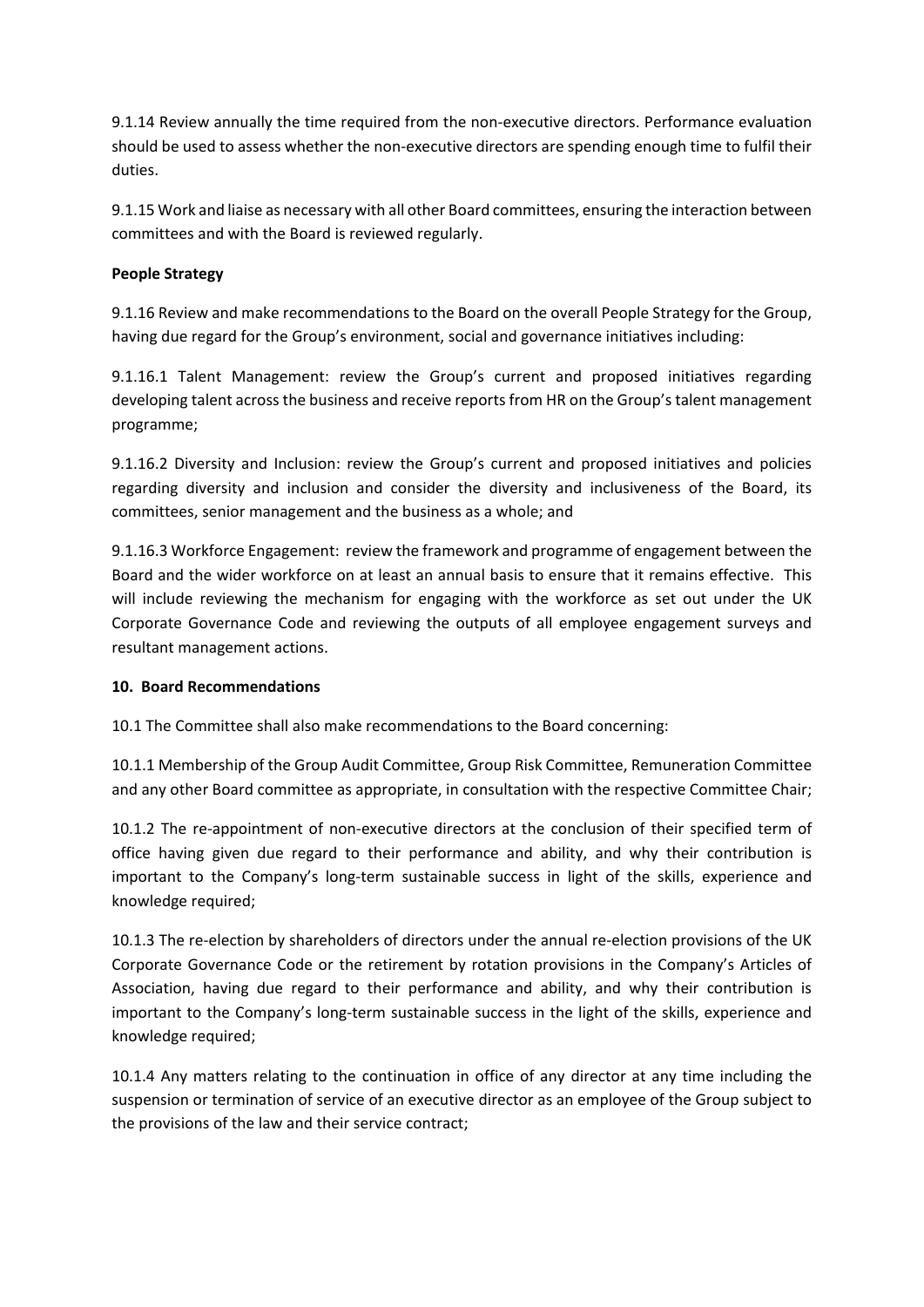10.1.5 Compliance with the terms of the Relationship Agreement with the Group's Principal Shareholders; and

10.1.6 The appointment of any director to executive or other office including the role of senior independent director.

## **11. Reporting Responsibilities**

11.1 The Committee Chair shall report to the Board after each meeting on the nature and content of its discussion, recommendations and action to be taken.

11.2 The Committee shall make whatever recommendations to the Board it deems appropriate on any area within its remit where action or improvement is needed and adequate time should be made available for board discussion when necessary.

11.3 The Committee shall produce a report to be included in the Company's annual report describing the work of the Nomination Committee including:

11.3.1 details of the membership of the Committee, number of meetings held and attendance over the course of the year;

11.3.2 the process used in relation to appointments, its approach to succession planning and how both support developing a diverse pipeline. Where an external search consultancy has been used, it shall be identified in the annual report alongside a statement about any other connection is has with the Company or individual directors;

11.3.3 how the board evaluation has been conducted, the nature and extent of an external evaluator's contact with the Board and individual directors, the outcomes and actions taken, and how it has or will influence board composition;

11.3.4 the policy on diversity and inclusion, its objectives and linkage to company strategy, how it has been implemented and progress on achieving the objectives; and

11.3.5 the gender balance of those in the senior management team and their direct reports.

### **12. Other**

The Committee shall:

12.1 Have access to sufficient resources in order to carry out its duties, including access to the Corporate Secretariat, as required.

12.2 Be provided with appropriate and timely training, both in the form of an induction programme for new members and on an on-going basis for all members.

12.3 Give due consideration to all applicable laws and regulations, in particular the directors duties contained in the Companies Act 2006, the provisions of the UK Corporate Governance Code and the requirements of the FCA's Listing, Prospectus and Disclosure Guidance and Transparency Rules and any other applicable rules as appropriate.